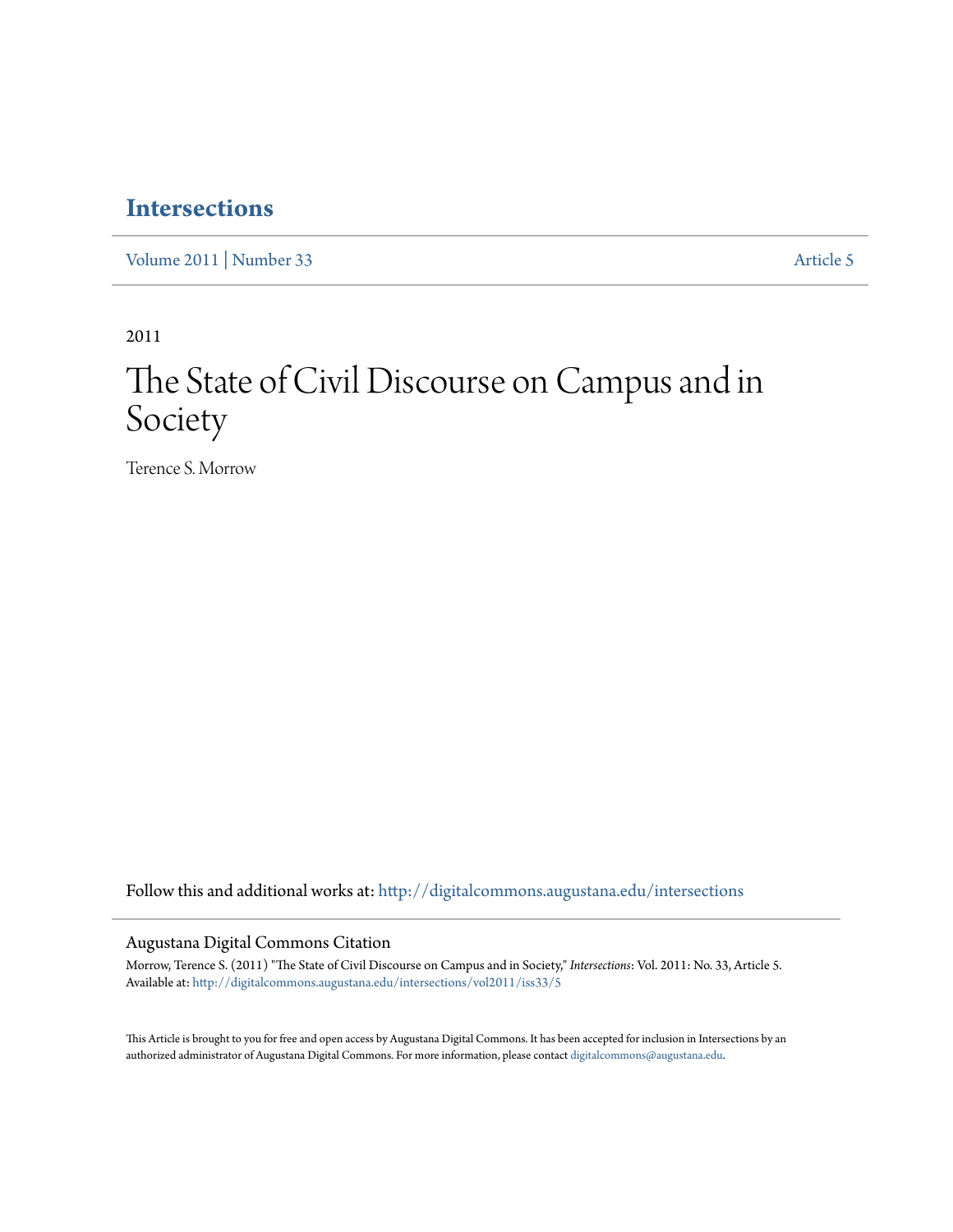## TERENCE S. MORROW

# The State of Civil Discourse on Campus and in Society

#### Introduction

One can fnd in any given day troubling examples of communication that may be seen by some, or many, as a sign that our civil dialogue has deteriorated. The tragic shooting of Congresswoman Gabrielle Gifords precipitated a robust examination of the state of public discourse in the United States. Congressman Joseph Wilson's "You lie" during President Barack Obama's September 2009 health care address to Congress was just another of the many examples that can be cited. Within academia, stories of students being punished for their classroom statements abound (see, e.g., "Georgia College Student"; Holland).

Before turning to a closer examination of civil discourse, though, it is important to acknowledge that it can and does occur. A striking example happened at the 2009 Minnesota State Fair when a Tea Party activist engaged Senator Al Franken in a discussion of health care reform ("Franken Talks"). The respectful way in which both listened to the other and articulated their own views and concerns might give hope to those who despair that civil discourse has largely disappeared.

Despite this example, public angst regarding the state of public discourse in the United States is widespread. Dr. Merrill Ridd, an emeritus professor from the University of Utah, captures the concerns of many:

The problems we face today are perhaps as basic to our way of life as any American has faced since its founding. Few things are so fundamental as health care, the economy and war. Emotions are high and intense. Surely we need to be honest, informed and avoid misrepresentation. Has partisan divisiveness escalated to a level where vicious personal attack… has displaced thoughtful dialogue? Whatever happened to respectful, insightful civil dialogue? (Ridd)

Others join Dr. Ridd in expressing deep reservations about the capacity and the willingness of Americans to engage in meaningful public debate. One University of St. Thomas (MN) dean recalls a conversation with her peers: "We were just talking about the state of discourse whenever there was a controversial issue and the seeming unwillingness, in general, of society to engage in a meaningful way with people whose views difer from your own and to really engage with them in a way that could be productive" (Selix).

To measure fully the present state of 'civil discourse' in the United States, one must consider the nature of civil discourse itself. One commentator offered the following description. Civil discourse occurs when people "are willing to think seriously about the position of those diferent from their own and to consider arguments in its favor and the data, evidence, and conclusions" (Selix).

Understanding the purpose of civil discourse can aid us in assessing its current state. Appraisal of a dialogue's efectiveness cannot be premised upon the "success" in converting one's audience to one's own point of view. Such a perspective carries with it a winlose framework that can impede open investigation and discussion of assumptions, evidence, and claims. Rather, the changing of people's minds should not factor into determining whether a particular enactment of civil discourse was effective. The participants' positions might not be altered, but the willingness to test the claims and evidence in a meaningful way might signal civil discourse.

TERENCE S. MORROW is Associate Professor in Communication Studies and Advisor in Pre-Law at Gustavus Adolphus College, St. Peter, MN.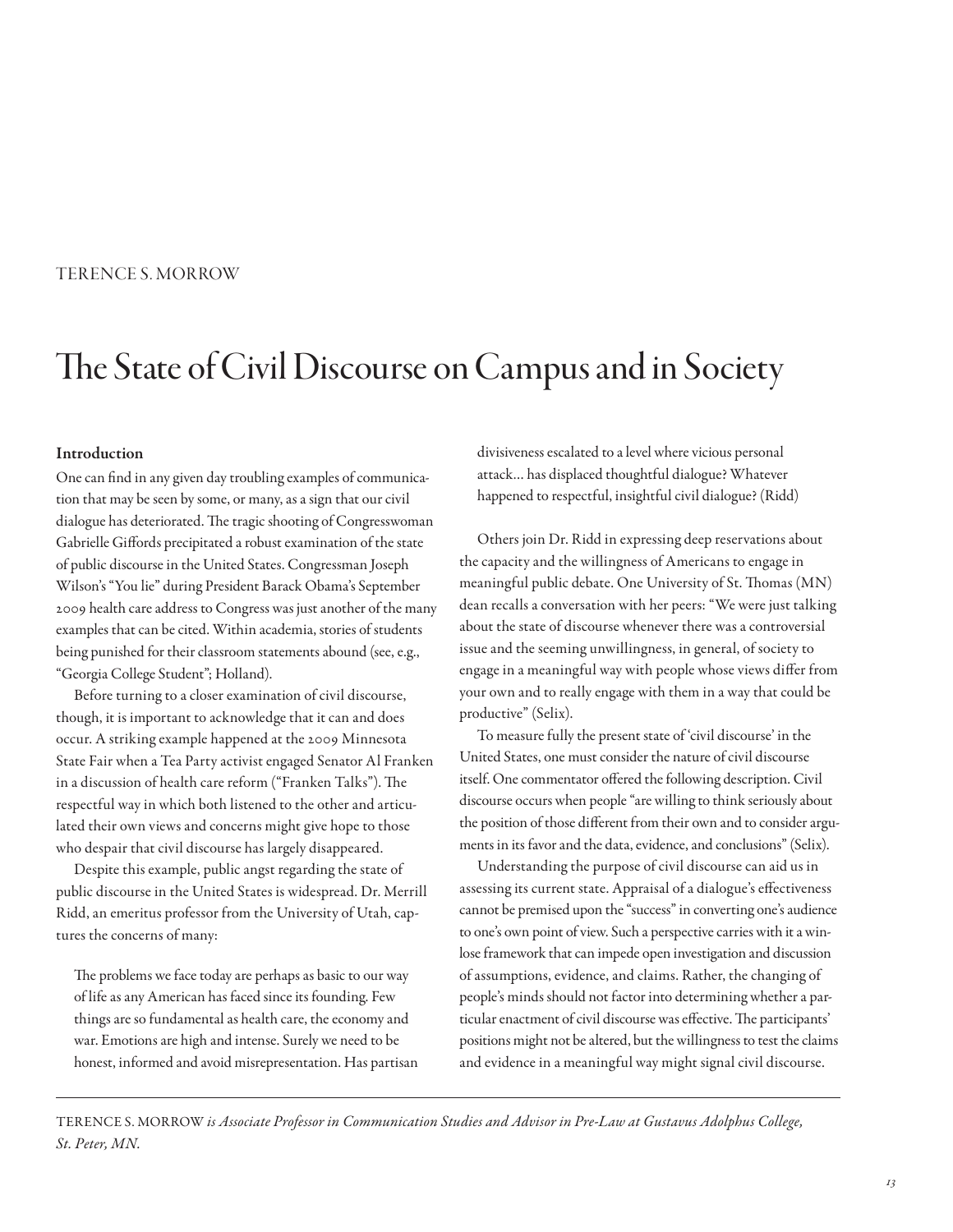The quandary regarding civil discourse is pronounced at our colleges and universities. Much of the concern arises from the tension between competing goals that can appear antithetical. One objective is to create an environment in which ideas may be examined and challenged. For this purpose, protection of "academic freedom" is said to support expression of ideas that others might fnd troubling. To encourage students to examine critically their own views and those of others, some contend that colleges should not engage in punishing speakers for their views. As one commentator noted, "College campuses should be the last place where we want to start telling people what speech is bad and what speech is good" (Rosen).

# "The quandary regarding civil discourse is pronounced at our colleges and universities."

Another objective for colleges and universities is to maintain a campus upon which students do not feel oppressed or intimidated. At a university, one scholar noted, "students should feel safe from discrimination" (Rosen). To protect against a hostile learning environment, institutions ofen establish speech rules to proscribe certain communication, such as hate speech. The tension resulting from the two objectives might be captured in the following Student Affairs Administrators in Higher Education strategic objective: "To encourage campus environments which promote civil discourse, respect and appreciation of diference, freedom of expression, inclusivity and opportunities for individual and community development" ("National Association"16).

## Three Deep Traditions

To dissect the civil discourse tension at our colleges, this article turns to three traditions that ofer understandings of civil discourse that cohere well with the nation's democratic foundation and our colleges' missions.

## The Liberal Arts Tradition

The consanguinity between the liberal arts and civil discourse is well-known. St. Olaf's past president Christopher Thomforde captured this sentiment: "Some folks at liberal arts colleges point out that civil discourse is the goal of a liberal arts education" (Selix). He explained that colleges and universities must create "safe space" for moral deliberation and discourse.

In part, the liberal arts tradition is central to the vitality of civil discourse in that both herald the value of understanding

the limits of one's own perspective. Building upon this premise, one professor explained, "At St. Olaf, we are trying to teach a certain type of humility and empathy" (Selix). A core principle in the Western liberal arts tradition is exemplifed in Socrates' response to the Oracle at Delphi, in which he realizes that he is wise because he recognizes the limits of his own knowledge. This Socratic precept encourages a commitment to humility, one might hope, that carries over to public dialogue.

Another Platonic contribution to the liberal arts that can aid civil discourse lies in dissoi logoi, a rhetorical exercise in which a student is encouraged to develop the positions of opposing sides in an argument. Professor Douglas Casson at St. Olaf invokes dissoi logoi analysis when he requires his students "to take positions that they disagree with and defend them orally" (Selix). By undertaking to understand and argue an opposing position, students learn to appreciate the other's perspective and to solidify, if warranted, their own views. Dr. Casson elaborates:

What *(dissoi logoi* analysis) forces them to do is try to empathize with a political, social, [or] religious position that's completely foreign to them. And my hope is that that also helps us move toward a type of civility… because I think that empathy or imagining yourself in your opponent's shoes is the frst step toward open political dialogue. (Selix)

Development of the capacity to engage in *dissoi logoi* analysis can engender the empathy for another's views that is a hallmark of the liberal arts tradition. It also can assist as we strive to engage in the meaningful dialogue that is said to mark healthy civil discourse.

It is essential to develop our capacity for understanding another perspective if civil discourse is to thrive. As Pearce and Littlejohn remind us,

If we can see the rationality behind our opponent's position, we will no longer be able to characterize the opponent as insane, stupid, or misguided. When we realize the limits of our…assumptions, we will have more respect for the power of our opponent's views. In the end, we will fnd the ability to disagree without silencing the other side through repression, injury and pain, or death.  $(167)$ 

That our colleges and universities can inculcate the value and the practices of civil discourse by encouraging an expectation of rational reason-giving is a belief shared across academia. University of California-San Diego Chancellor Marye Anne Fox stated: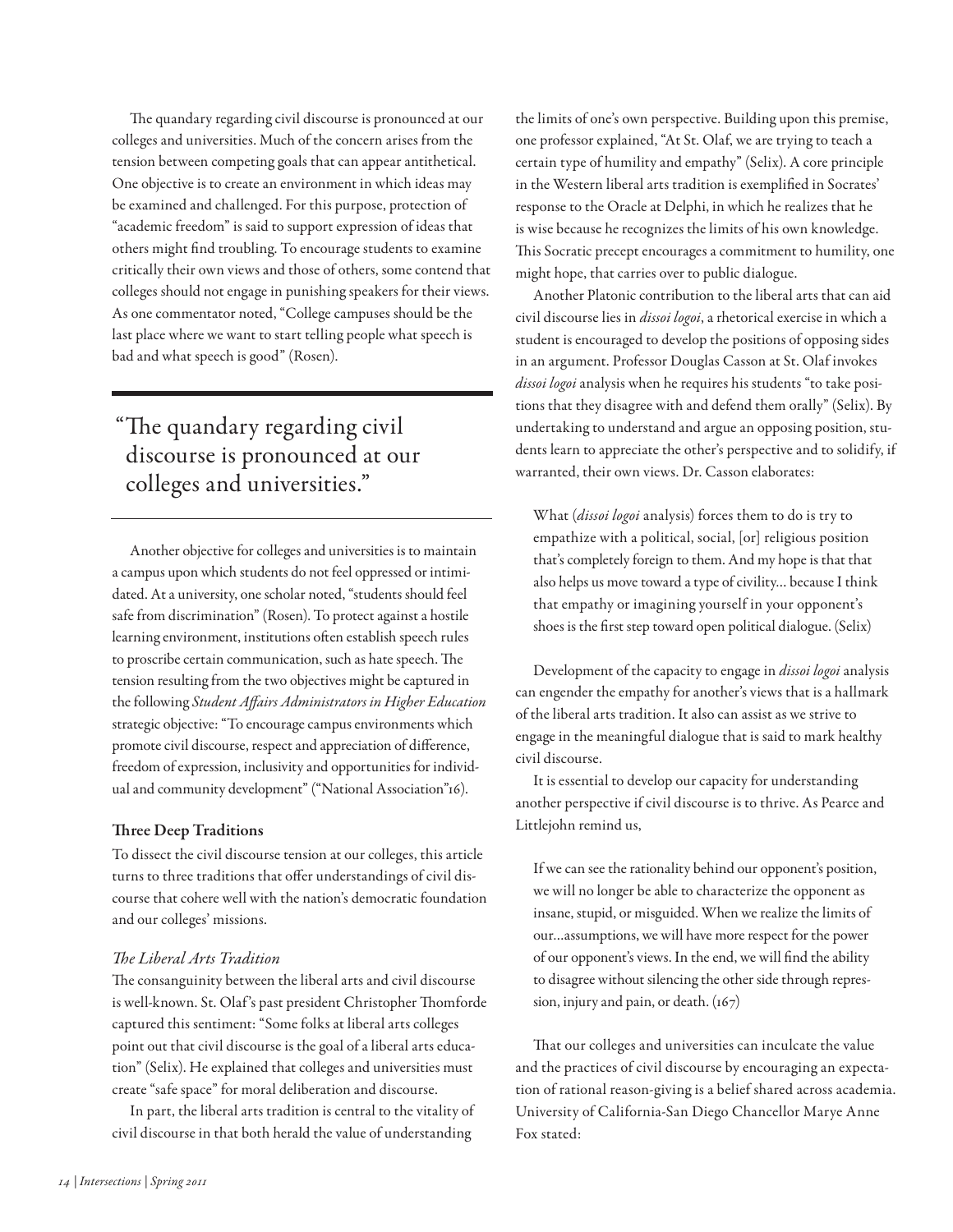Through civil discourse and debate, we can challenge longheld views and expand our perspectives through thoughtful, constructive discussion. Every great university is set upon the rock-solid principles of freedom of thought and freedom of speech. Those freedoms are strengthened when our public discourse is reasoned and collegial.

#### The Lutheran Tradition

My relatively recent immersion in the Lutheran tradition leaves me with the growing realization that civil discourse and moral deliberation are fundamental components. I defer to Dr. Darrell Jodock and other authors in this issue who can better explicate the connections between Lutheranism and civil discourse. Dr. Jodock observed during a Gustavus Adolphus College campus forum:

A gifed person respects mystery in God and other humans, values difering opinions, understands what the Bible can teach without granting it the fnal word on everything and does not feel the need to be right. These are the most efective ways that Lutheranism can encourage civil disagreement. (Shandretsky)

I note that these ties between Lutheranism and a commitment to civil discourse have been well-noted. ELCA Bishop Mark Hanson, for one, called for the establishment of 'communities of moral deliberation' (Hanson). Bishop Hanson's concern was that "we do not know how to engage in public conversation that is centered in moral discourse."

#### The Legal Tradition

The Anglo-American legal tradition has long espoused the centrality of the freedom of speech and its inextricable connection to democracy and representative governance:

Democracy can only thrive when citizens can and do exercise their freedom of speech, but the marketplace of ideas works best when citizens and their representatives engage with others in debate and deliberation over their diferent, and often opposing points of view. It is through such constructive engagement that new ideas and innovative policy solutions emerge. Civil discourse, the respectful exchange of information, values, interests, and positions, is a necessary predicate for creative problem solving and democratic governance. ("National Institute")

Beyond the scope of this article is consideration of the ways in which the adversarial nature of legal argumentation ofers a model for civil discourse in political debate. Similarly, work in

legal scholarship on bargaining, negotiation, and dispute mediation, offers instruction in discursive practices that can foster constructive political dialogue.

#### The Confusing State of Discourse on Campus

The three traditions—liberal arts, Lutheranism, and legal—offer a theoretical framework that would support the practice of civil discourse on campus and beyond. This vision, however, is often undermined through campus policies and procedures that can have the unintended efect of stifing discourse, particularly on controversial issues. When combined with the inherent tension in a college's mission considered above, policies and procedures can sap the capacity of the three traditions to encourage and educate students in civil discourse.

College handbooks present an especially troubling set of policies that seemingly send conflicting messages to students. The conflict emanates from colleges' laudable eforts to balance the freedom of inquiry and expression with students' need to be in a learning environment that is free from harassment and discrimination.

A well-documented example of this confict is found in colleges' handbook rules regarding hate speech. For the purpose of this discussion, this article will not delve into the legal distinctions regarding the free speech rights of public and private students respectively. College handbooks regularly set forth narrowly-drawn rules regarding hate speech, sometimes using 'harassment' as the operative term. Generally, the handbooks refect the colleges' objective of ensuring that "every student has the right to study in an environment free from harassment," as one college handbook states.<sup>1</sup> Examples of harassment stated in handbooks typically include language that communicates "hostility or aversion to persons of a protected classifcation."

These rules can be sometimes found in a school's 'Code of Conduct.' One college's "Student Code of Conduct" reads in part:

[The College] is a community of scholars whose members include its students, faculty, and staf. As a community, we share a dedication to creating an environment that supports trust, respect, honesty, civility, diversity, free inquiry, creativity, and an open exchange of ideas.

This code exemplifies the tension between the goals of ensuring free expression and creating a safe learning environment discussed earlier. Consider the student who attempts to determine whether a speech she or he is about to give violates this code, especially if the speaker recognizes that the view about to be expressed could reasonably be seen as disrespectful by others.

This is not to say, by any means, that harassment is appropriate or that these rules are inconsequential. The personal and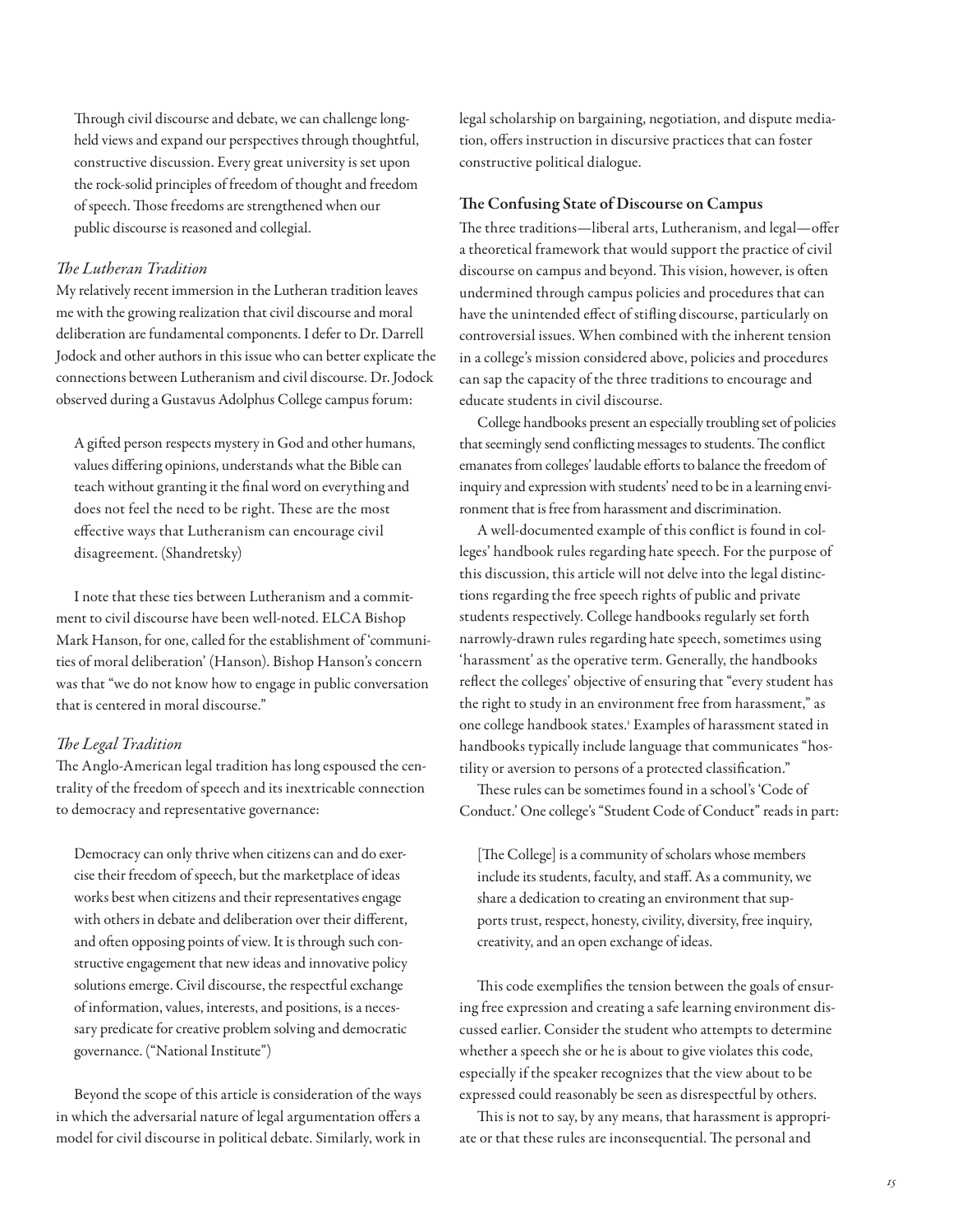educational harms that can be inficted upon students warrant protection from these dangers. Rather, the point here is that college policies can set up expectations that can be confusing, especially to an undergraduate student. For example, colleges that ban hate speech and harassment also often protect classroom expression. One college states that it protects "discussion and expression of all views relevant to the subject matter" in the classroom. Another states that "students are free to take reasoned exception to the data or views ofered in any course of study and to reserve judgment about debatable issues."

"Colleges can best serve their students by acknowledging the tensions that pervade civil discourse."

The right to protest at a college can also be confusing. At one institution, "support of any cause by orderly means that do not disrupt the operation of the Institution or violate civil law is permitted." Another recognized the "right of peaceful protest," provided that individual safety, protection of property, and "continuity of the educational process" are not threatened. A third college bans any "demonstration, riot, or activity that disrupts the normal operations of the College and/or infringes on the rights of other members of the College community." Protest through posting handbills on campus can be similarly confusing. One college allows posting provided that "the rights of viewers, civility, tolerance and respect" are protected.

This brief review of some of the campus rules regarding public and classroom discourse suggests the ways in which an undergraduate student might be uncertain of his or her rights and responsibilities. Such uncertainty can create apprehension that works against the school's efort to sharpen students' abilities and willingness to engage in civil discourse. Rather than deny these conficts—which exist in the workplace and the public arena as well—colleges can best serve their students by acknowledging the tensions that pervade civil discourse and helping students learn to navigate these shoals. This article next explores some ways in which colleges are striving to meet this responsibility.

## Promising Programs for Civil Discourse

Despite the sometimes confusing signals that institutions of higher education can give regarding discourse, colleges and universities are responding to the challenges revolving around civil discourse and its practice on campus and in the United

States. Some have adopted frst-year programs, such as that of the University of St. Thomas (MN), that encourage students to practice their ability to listen to and interact respectfully with people with whom they initially disagree. The university's Connect Four program also requires students to attend campus activities that can help them develop the skills associated with civil discourse (University of St. Thomas). In announcing expansion of its programs, Dean Marissa Kelly explained, "You cannot educate students to be morally responsible leaders if they are not committed to civil discourse." Focusing upon the range of traditions relevant to the practice of civil discourse, Harvard University embarked upon the Civic Initiative within its "Pluralism Project." The Civic Initiative focuses in part upon the ways in which various religious traditions and communities participate in the nation's civil life (Pluralism Project).

Some colleges have fostered active campus dialogue in the hope that these opportunities would encourage students to hone their abilities and their willingness to engage in civil discourse. Tufs University, for example, developed the Tufs Roundtable model. Students can share their views and debate issues on a website of blogs and videos ("Tufs Undergraduates"). And yet, while the approach may encourage civil discourse, the anonymity and other factors related to internet-based dialogue can revive the tensions related to a college and its mission as they relate to public discourse:

Internet blogs provide forums for discussions within virtual communities, allowing readers to post comments on what they read. However, such comments may contain abuse, such as personal attacks, offensive remarks about race or religion, or commercial spam, all of which reduce the value of community discussion. Ideally, flters would promote civil discourse by removing abusive comments while protecting free speech by not removing any comments unnecessarily. (Sculley)

To help students learn to "agree to disagree" on hot button issues, Tufts set up "teaching tables" at which students and faculty from a range of disciplines would be encouraged to gather and talk. In addition, the Roundtable publishes a magazine devoted to topics ranging from the war in Afghanistan to health care reform ("Tufs Roundtable"). Similarly, Loyola University (New Orleans) developed its Society for Civic Engagement, which fosters an environment in which "ideas, thoughts and concerns can be discussed and brought to the table for the Loyola and New Orleans community" (Loyola University). The Loyola program promotes "the dialectical method" as it helps students develop their capacity for